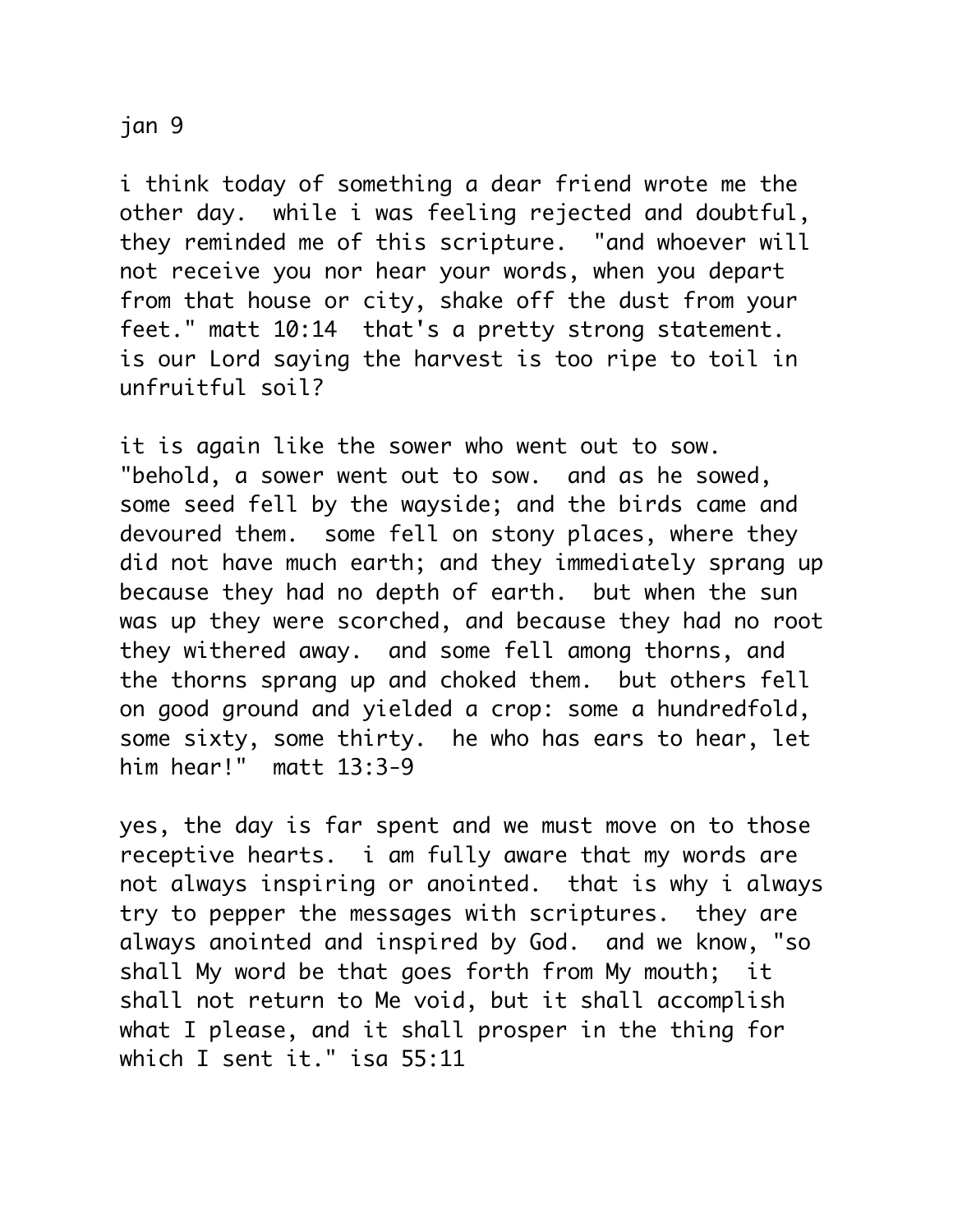there are always those we are not ready to give up on. we all know the stories of the praying mother or grandmother and the effects they had in a loved one's life; perhaps in a time they would not even live to see it. God will not violate free will, but He can provide a powerful witness through a believer's intercession.

we know the unfathomable love He has for us. so much so that He bore a rejection and suffering we cannot imagine. that was not for us alone. He loves that special one more than even we do. sometimes we forget that. why does His word urge us to intercede? the word says God cannot change. and yet, what does scripture record?

in exodus 32 it says God regretted delivering the children of israel and offered to make a new nation out of moses. in 1 samuel 15 it says He repented of making saul king. in jonah 3 it says He relented from the disaster He had planned for nineveh. so does God change? knowing the end from the beginning, is He just waiting for that one to get in agreement with His ultimate purpose?

does intercession move God or does it move us to get in agreement? why is Jesus in heaven making intercession for us? "therefore He is also able to save to the uttermost those who come to God through Him, since He always lives to make intercession for them." heb 7:25 is intercession moving God to where He wants to be?

this is a statement i read off the internet from someone wiser than me. "to move God in prayer, we must desire to see God's person exalted, God's promises